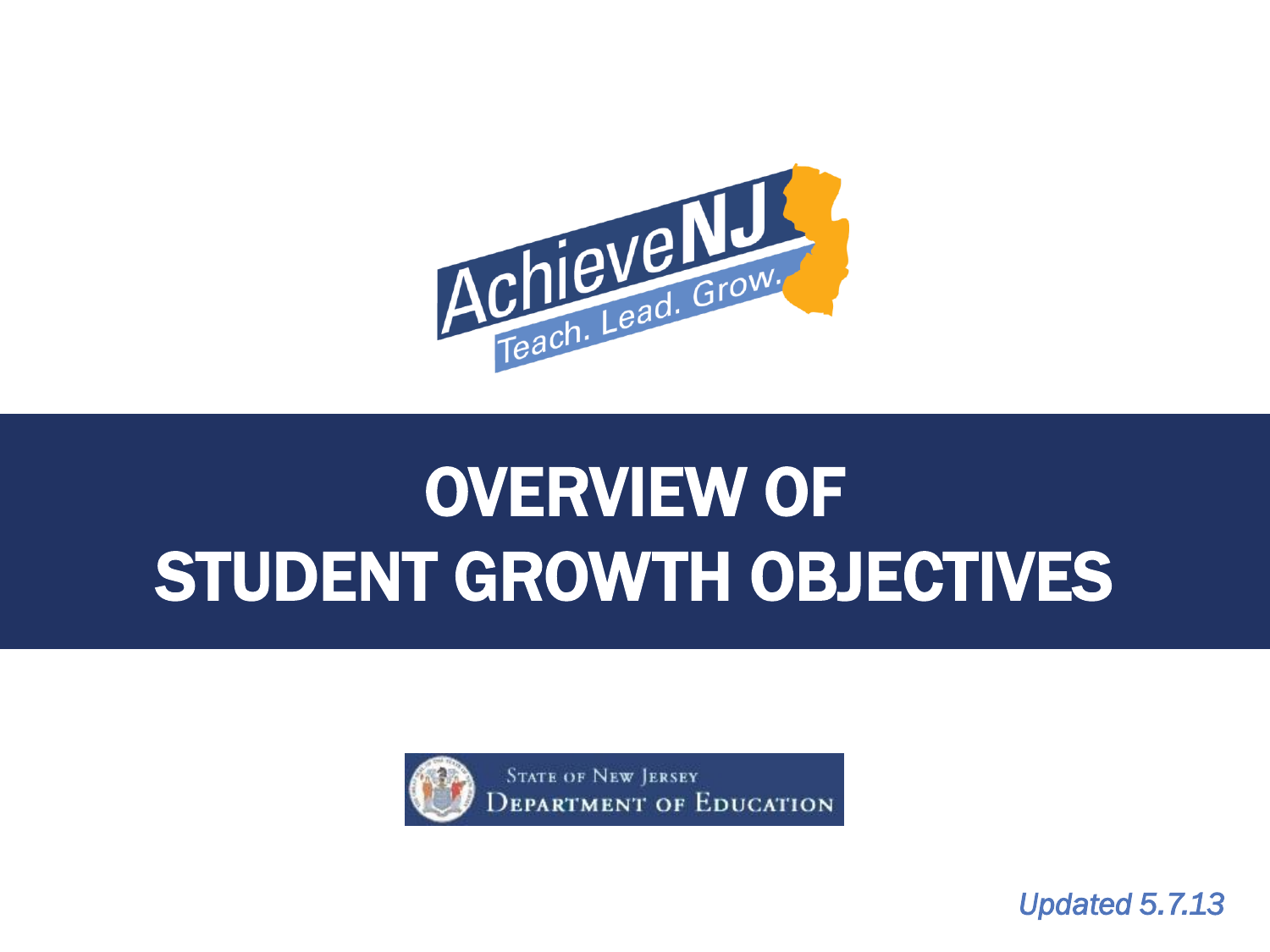## Understanding Student Growth Objectives



All teachers will set academic goals for their students at the beginning of each school year – called Student Growth Objectives (SGOs).

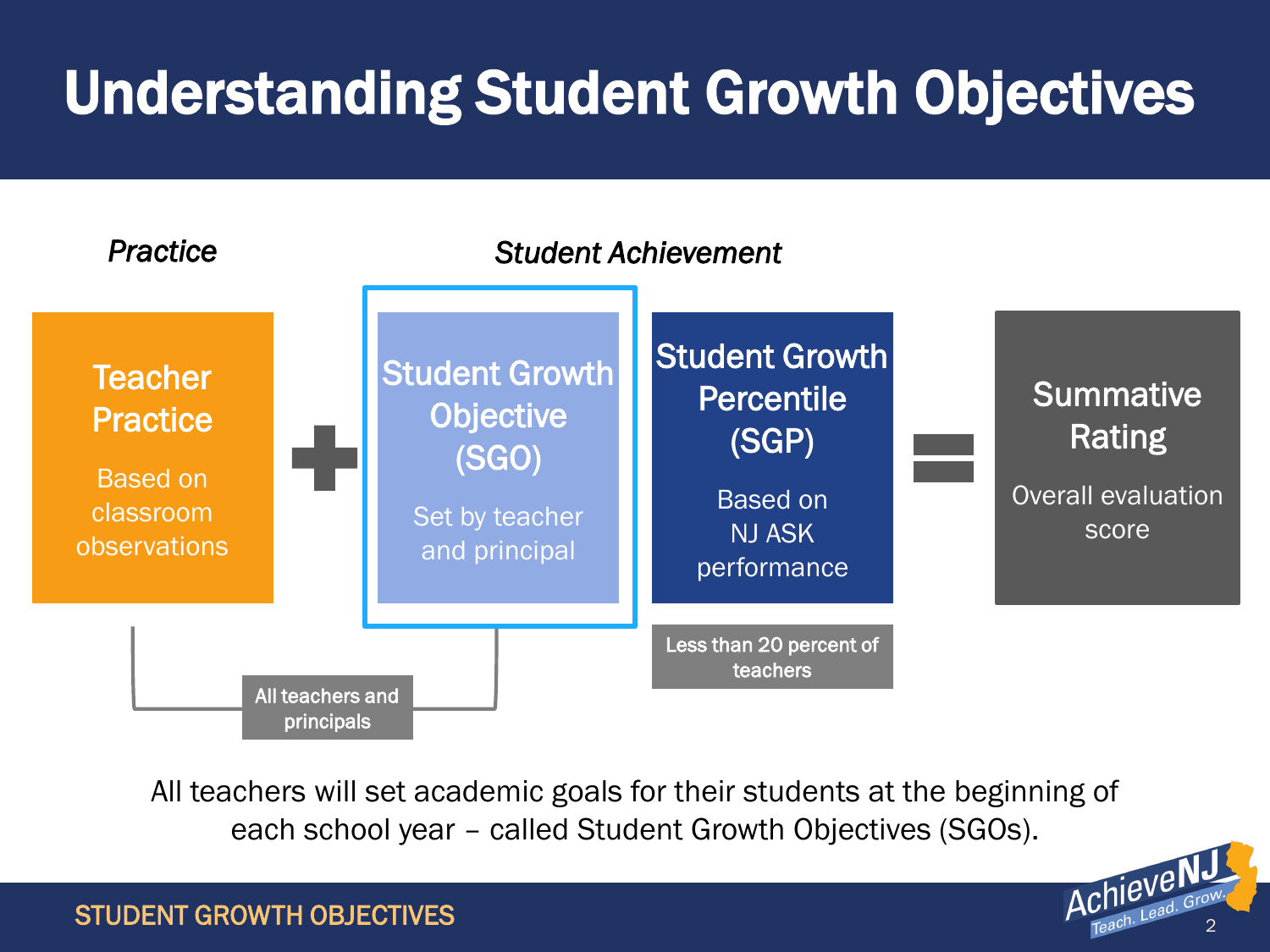#### All Teachers Set Student Growth Objectives (SGOs)

| Teachers with an SGP score    | $1 - 2$ SGOs                    |
|-------------------------------|---------------------------------|
| Teachers without an SGP score | $\overline{\phantom{a}}$ 2 SGOs |

- SGOs: Annual, specific, and measureable academic goals for groups of students that are locally developed and assessed
- Creating an SGO:
	- Collaborative process between teacher and immediate supervisor
	- ― Principal has final decision
- SGOs can be based on:
	- ― Appropriate national, state or LEA-developed assessments
	- ― Rubric-measured portfolios or performance assessments

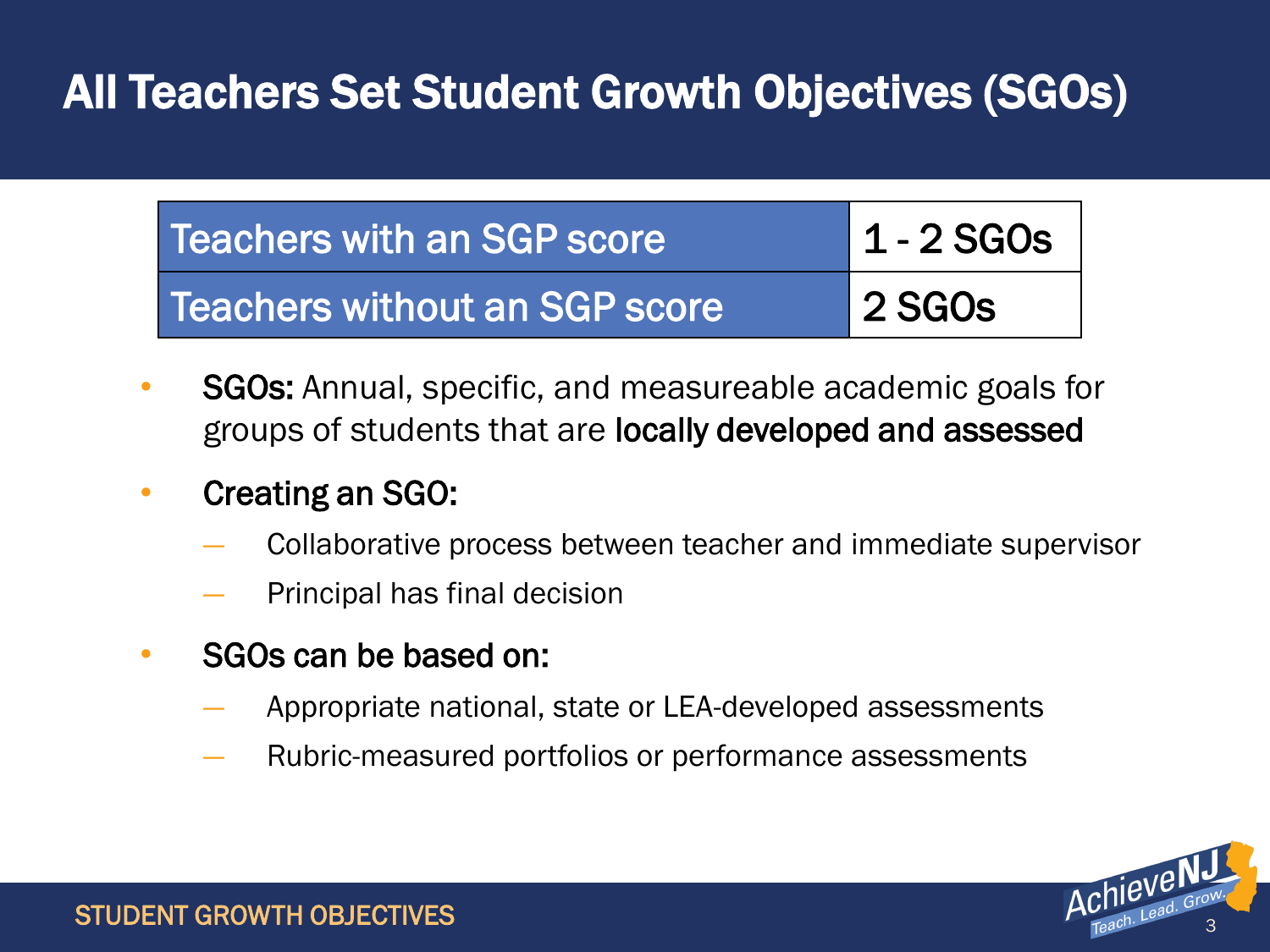#### Basic Steps to Creating an SGO

#### In setting SGOs, teachers should take the following steps:

- 1. Choose or develop a quality measurement tool (examples follow) that is aligned to applicable standards.
- 2. Determine students' starting points based in available data.
- 3. With supervisor input and approval, set ambitious yet achievable student learning goals.
- 4. Track progress and refine instruction accordingly.
- 5. Review results and discuss score with supervisor.

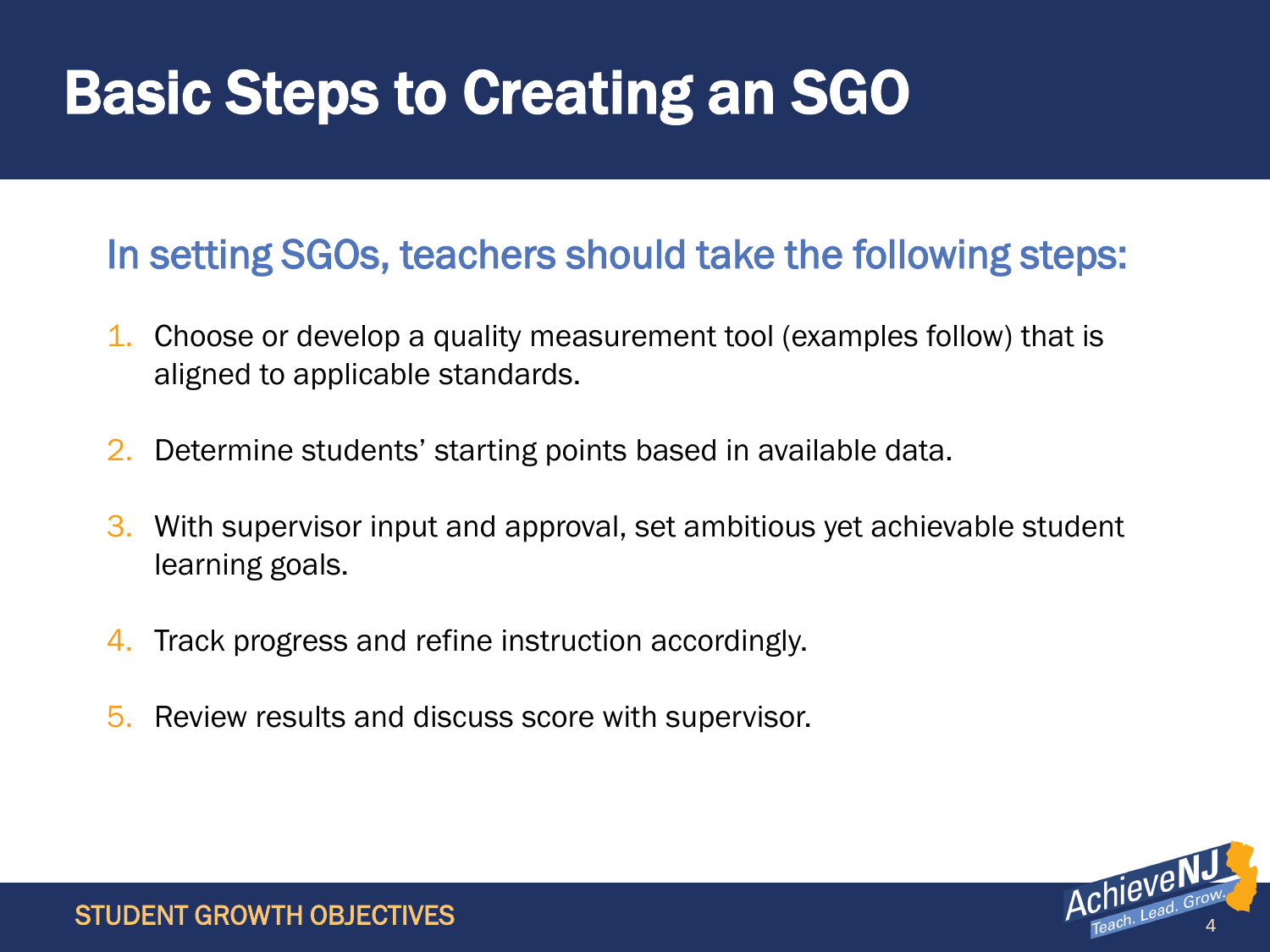#### The SGO Process

*Recommended steps for setting a good SGO*

*KEY*

*Official SGO process in regulations*

Achieve N.



*\*For 2013–14 only. In subsequent years, SGOs must be set by Oct. 15.*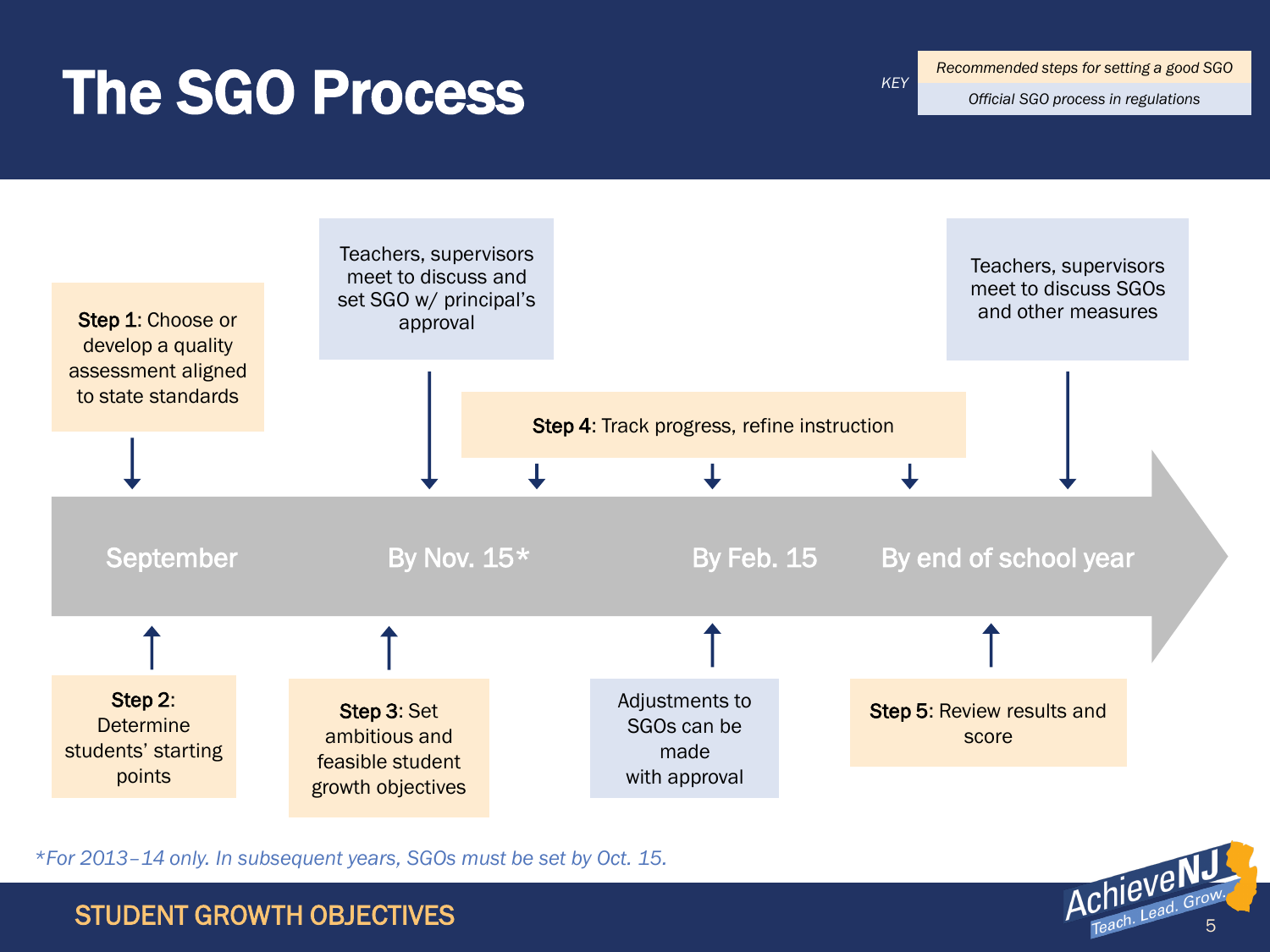### Some Possible Assessment Types

| <b>Traditional Assessments</b>                                                                                                                                               | <b>Portfolio Assessments</b>                                                                                                                                                                                                                                                                                       | <b>Performance Assessment</b>                                                                                                                                                                                                                                            |
|------------------------------------------------------------------------------------------------------------------------------------------------------------------------------|--------------------------------------------------------------------------------------------------------------------------------------------------------------------------------------------------------------------------------------------------------------------------------------------------------------------|--------------------------------------------------------------------------------------------------------------------------------------------------------------------------------------------------------------------------------------------------------------------------|
| National/State tests<br>(e.g., Advanced<br>Placement exams,<br>DIBELS, EOC Biology)<br>District, school and<br>departmental tests<br>(e.g., final exams,<br>benchmark tests) | Gold <sup>®</sup> (pre-K, K)<br>$\bullet$<br>Writing and reflection<br>$\bullet$<br>samples (ELA)<br>Laboratory research<br>$\bullet$<br>notebook (sciences)<br>Student project-based<br>$\bullet$<br>assessments (all<br>subjects)<br>Portfolio of student<br>work (art,<br>photography, graphic<br>design, etc.) | Lab Practicum<br>$\bullet$<br>(sciences)<br>Sight reading<br>$\bullet$<br>performance (music)<br><b>Dramatic</b><br>$\bullet$<br>performance (drama)<br>Skills demonstration<br>$\bullet$<br>(physical education)<br>Persuasive speech<br>$\bullet$<br>(public speaking) |

*\*Note: The use of the New Jersey Assessment of Skills and Knowledge (NJ ASK) for SGOs is prohibited for teachers who will also receive SGP scores based on those tests.*

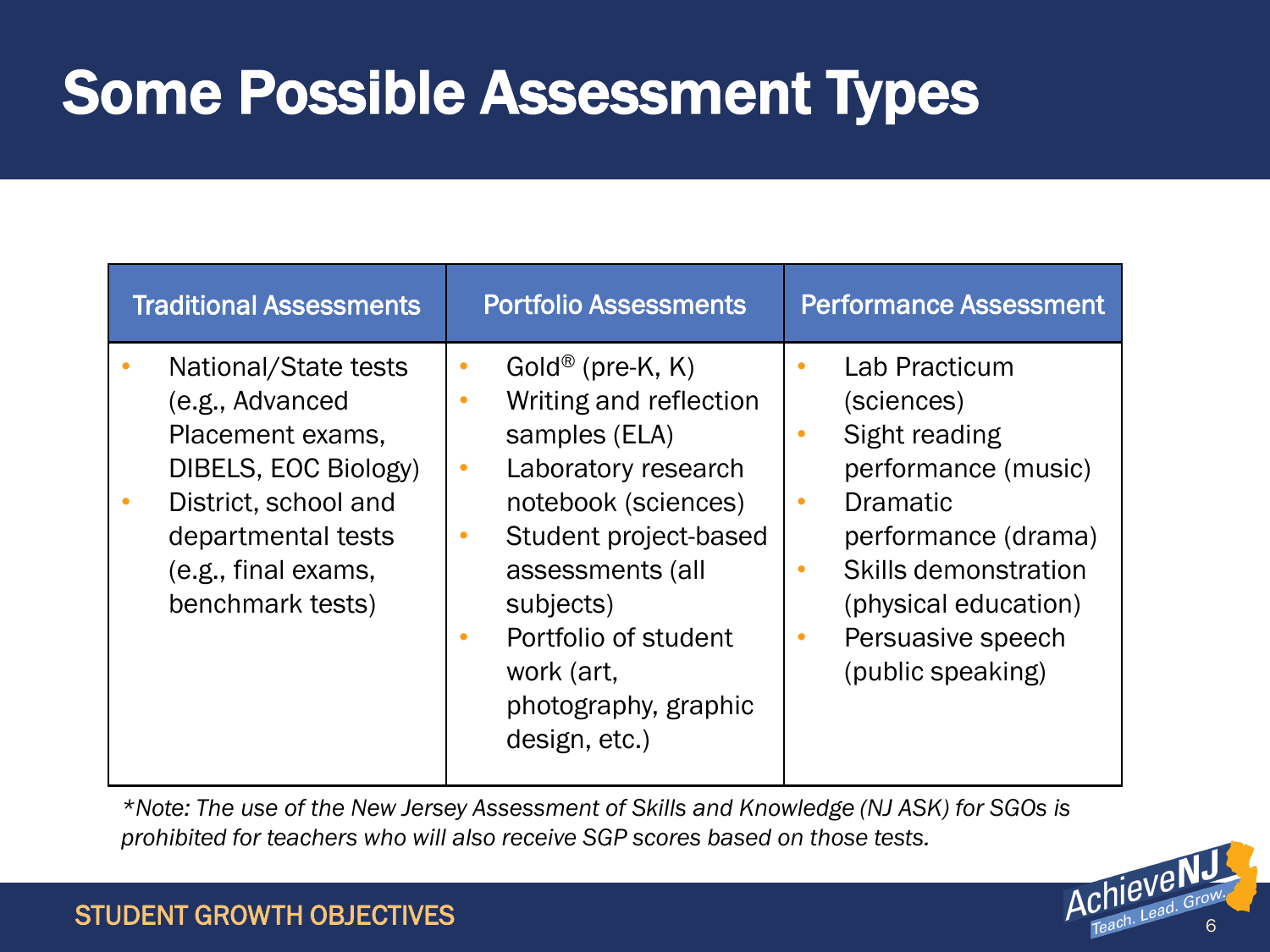## Types and Examples of SGOs

| <b>Type of SGO</b>            | <b>Definition</b>                                                                                                                  | Examples (from Algebra I class)                                                                                  |
|-------------------------------|------------------------------------------------------------------------------------------------------------------------------------|------------------------------------------------------------------------------------------------------------------|
| General                       | Focused on the teacher's entire<br>student population for a given course.<br>Includes large proportion of<br>curriculum standards. | Covers all students in a teacher's<br>Algebra I classes and aligned<br>comprehensively with course<br>standards. |
| General-<br>tiered goal       | Same as above, but with student<br>goals tiered by preparation levels                                                              | Same as above, but with student<br>goals tiered by preparation levels.                                           |
| $Specific -$<br>student group | Focused on a subgroup of students<br>that need specific support.                                                                   | Covers a group of students that<br>scored below 45 percent on the<br>pre-test.                                   |
| $Specific -$<br>content/skill | Focused on specific skills or content<br>that students must master.                                                                | <b>Covers New Jersey Common Core</b><br>State Standards related to<br>quadratic functions and modeling.          |

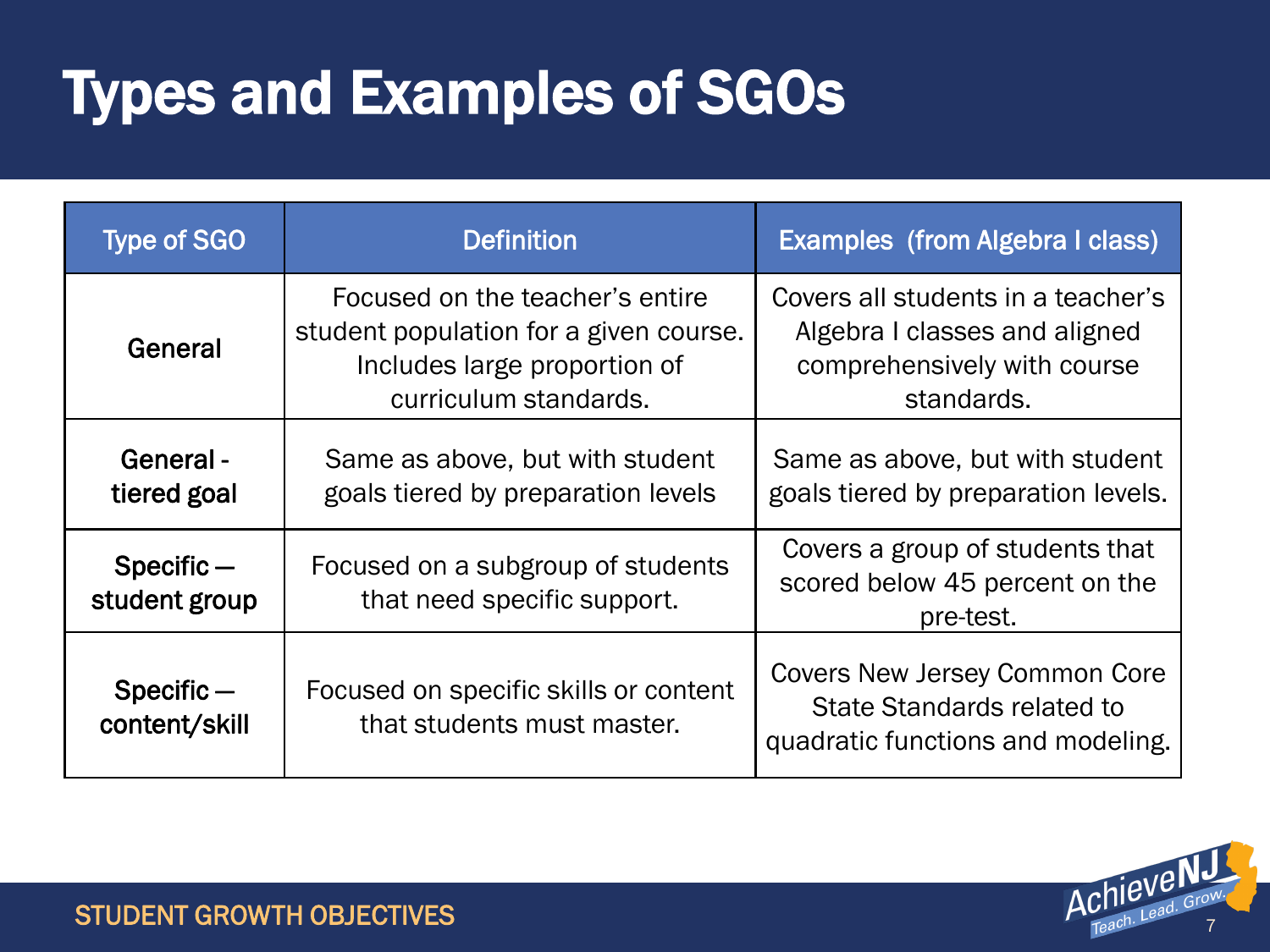#### General SGO: Elementary Literacy

| Goal | 80% students increase at least one proficiency level on the Text<br>Reading and Comprehension (TRC) assessment. |
|------|-----------------------------------------------------------------------------------------------------------------|
|------|-----------------------------------------------------------------------------------------------------------------|

|                  | For a teacher to earn a rating of    |                                      |                                          |                                           |
|------------------|--------------------------------------|--------------------------------------|------------------------------------------|-------------------------------------------|
| <b>Measuring</b> |                                      |                                      |                                          |                                           |
| <b>Progress</b>  | *90% or more<br>students met<br>goal | *80% or more<br>students met<br>goal | *70% or more<br>students met<br>the goal | *Less than 70%<br>of students met<br>goal |

\*These numbers will be determined by teacher and principal based on knowledge of students to create a rigorous and attainable goal

Particularly in elementary grades, teachers can set simple general goals that are still differentiated. In this example, the teacher would have baseline data showing where each student began and would set a goal for all students to improve by one proficiency (or grade) level in reading.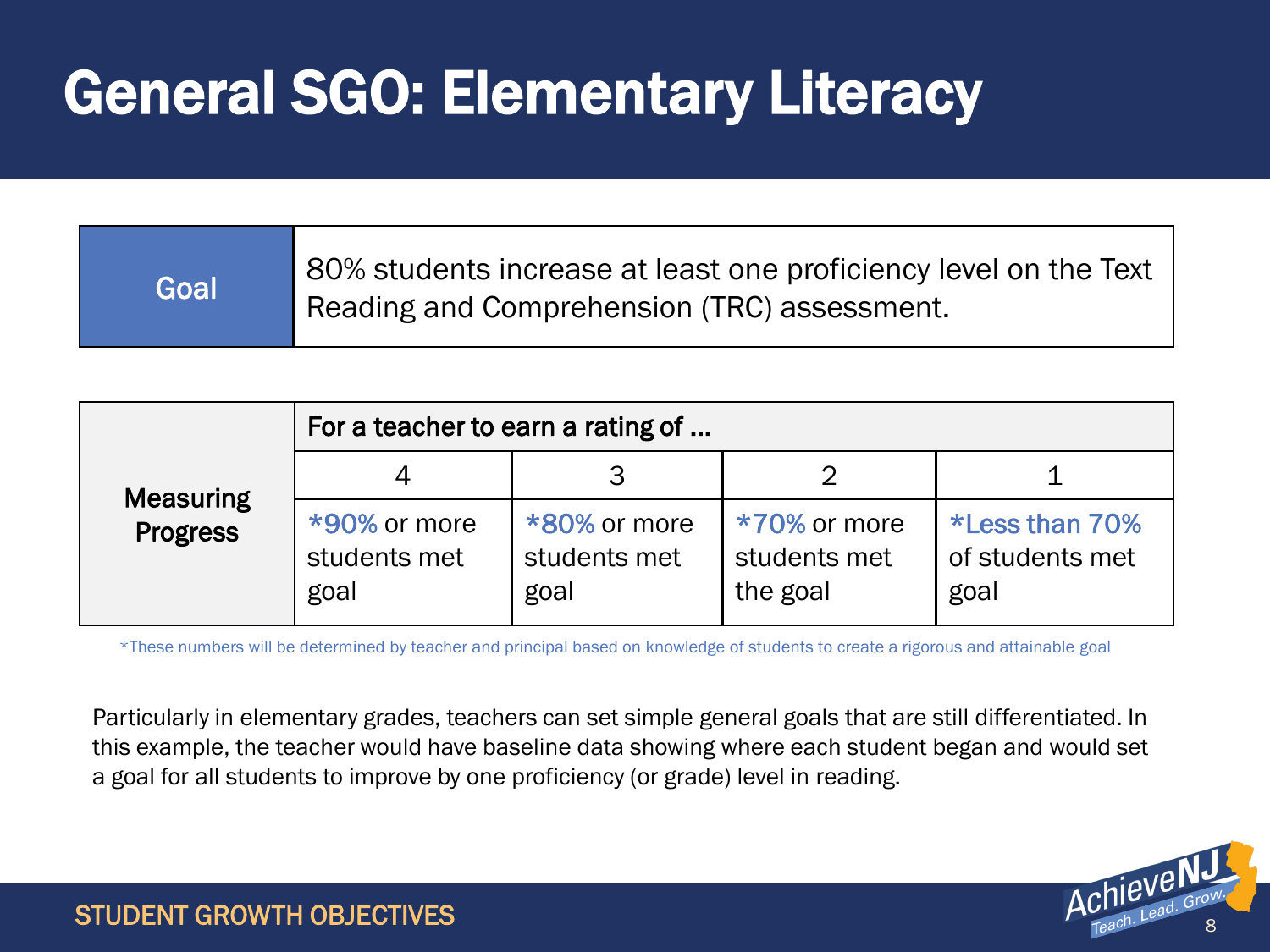#### General SGO: 6th-Grade Music

| Goal | 80% students will master 7 of 9 skills measured by the<br>district-developed 6 <sup>th</sup> grade music rubric |
|------|-----------------------------------------------------------------------------------------------------------------|
|------|-----------------------------------------------------------------------------------------------------------------|

|                                     | For a teacher to earn a rating of   |                                     |                                         |                                          |
|-------------------------------------|-------------------------------------|-------------------------------------|-----------------------------------------|------------------------------------------|
|                                     | 4                                   |                                     |                                         |                                          |
| <b>Measuring</b><br><b>Progress</b> | 90% or more<br>students met<br>goal | 80% or more<br>students met<br>goal | 70% or more<br>students met<br>the goal | Less than 70%<br>of students<br>met goal |

Teachers can also use rubrics or portfolio assessments to measure student attainment. In this example the district created a rubric for  $6<sup>th</sup>$  grade music teachers to measure attainment of certain skills.

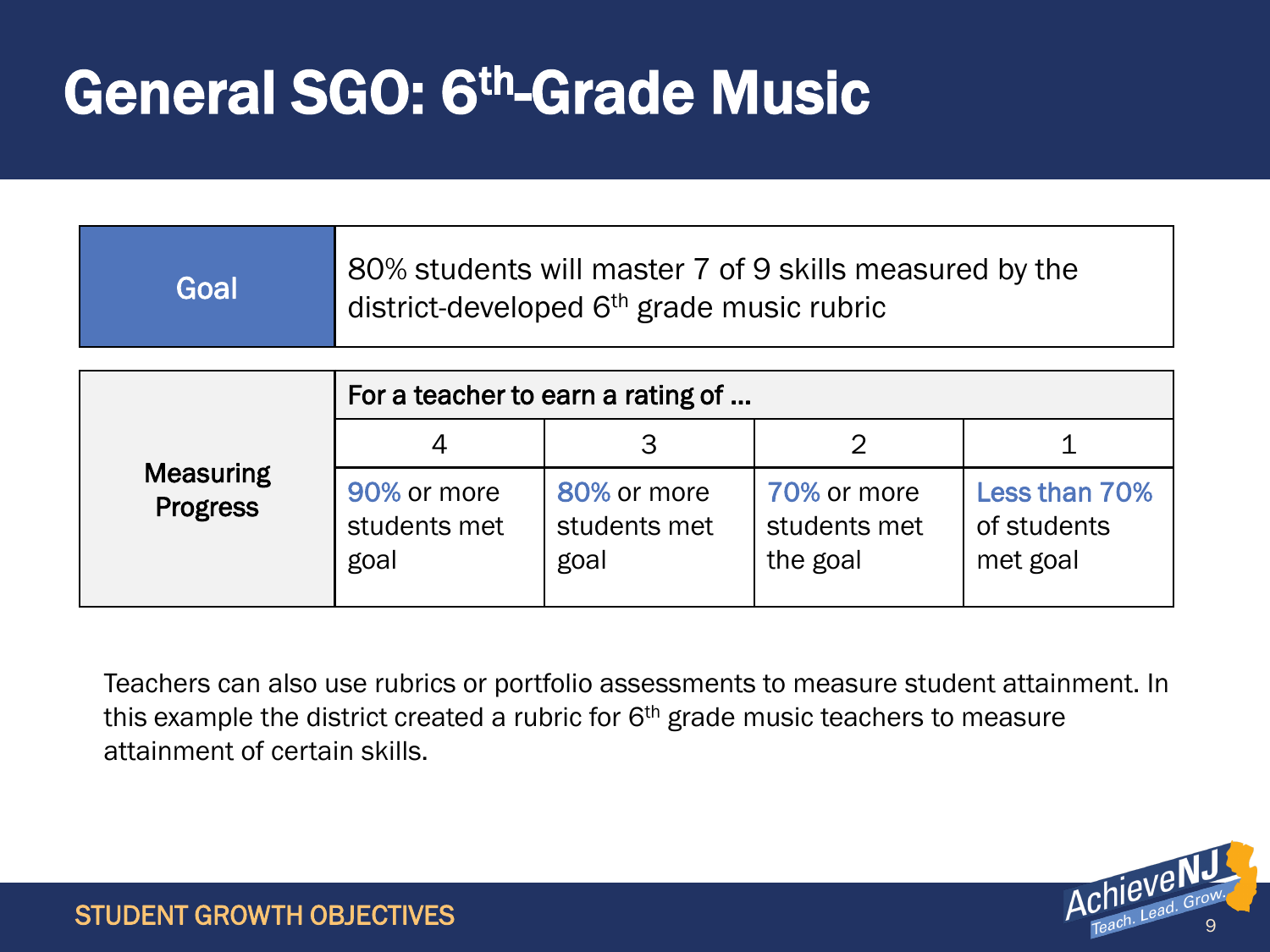### **Tiered General SGO: Physics 1**

| Goal | 75% students will meet their designated target scores on<br>the Physics 1 post-assessment |
|------|-------------------------------------------------------------------------------------------|
|------|-------------------------------------------------------------------------------------------|

| <b>Preparedness Group</b> | <b>Number of Students in Each Group</b> | Target Score on Post-Assessment (%) |
|---------------------------|-----------------------------------------|-------------------------------------|
| Low                       | 36/65                                   |                                     |
| <b>Medium</b>             | 21/65                                   | 80                                  |
| High                      | 8/65                                    | 90                                  |

|                           | For a teacher to earn a rating of |                                  |                                      |                                     |
|---------------------------|-----------------------------------|----------------------------------|--------------------------------------|-------------------------------------|
| <b>Measuring Progress</b> |                                   |                                  |                                      |                                     |
| Low                       | 85% or more                       | 75% or more                      | 65% or more                          | <b>Less than 65%</b>                |
| Medium                    | students in the<br>tier met goal  | students in the<br>tier met goal | students in the<br>tier met the goal | of students in<br>the tier met goal |
| High                      |                                   |                                  |                                      |                                     |

For some teachers, it might make most sense to tier student goals based off of preparedness levels. In this example, in order to reach a final score the evaluator can take a straight (or weighted) average of the student results in each group.

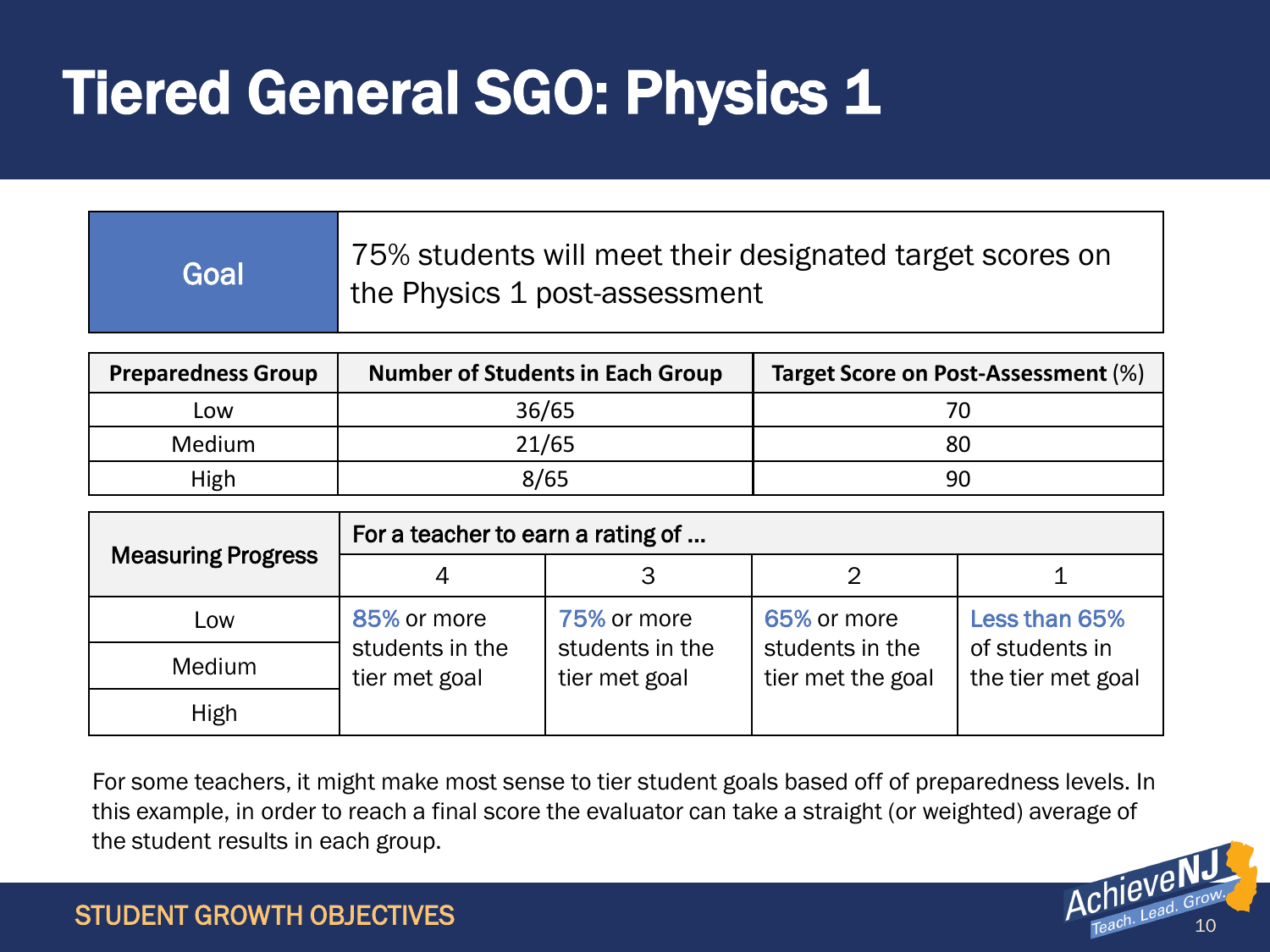## Specific Goal: Targeted Biology Standard

| <b>Specific Goal:</b> | The average student score on questions related to Standard   |
|-----------------------|--------------------------------------------------------------|
| Targeted              | 5.1.12.B (scientific thinking and design) will increase from |
| <b>Standard</b>       | 40% to 80% on final exam.                                    |

|                                     | For a teacher to earn a rating of   |                                     |                                         |                                          |
|-------------------------------------|-------------------------------------|-------------------------------------|-----------------------------------------|------------------------------------------|
| <b>Measuring</b><br><b>Progress</b> | 4                                   |                                     |                                         |                                          |
|                                     | 90% or more<br>students met<br>goal | 80% or more<br>students met<br>goal | 70% or more<br>students met<br>the goal | Less than 70%<br>of students<br>met goal |

Some teachers may identify a specific standard in their curriculum that all their students have a weakness in, or that they deem particularly important for students to know. In that instance, the teacher can set a goal focused on that particular standard.

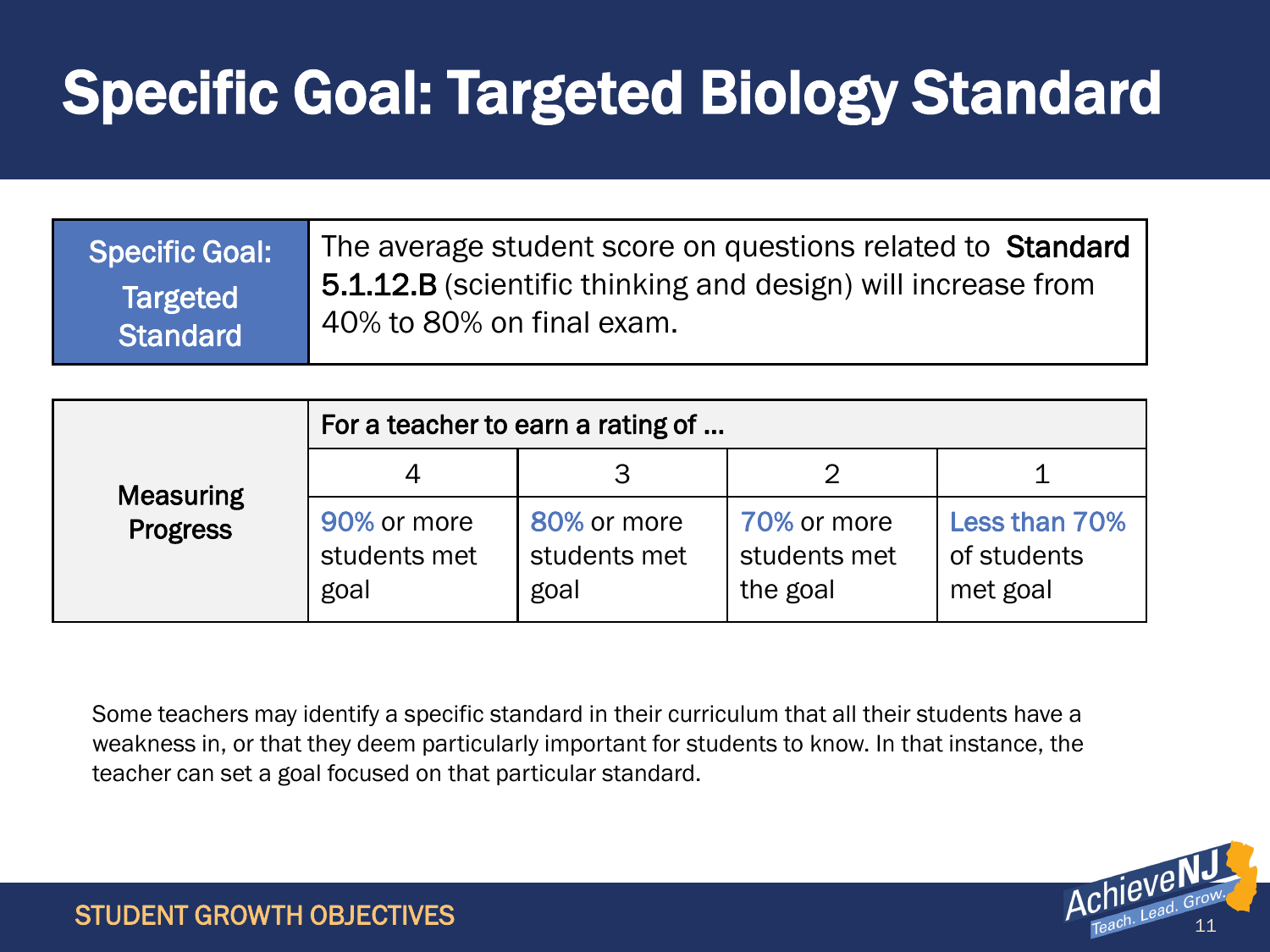#### Specific Goal: Targeted Students (8<sup>th</sup> Grade ELA)

| <b>Specific Goal:</b> | 6/8 students who scored in the low range on the pre-    |
|-----------------------|---------------------------------------------------------|
| <b>Targeted</b>       | assessment will increase 10 words per minute over their |
| <b>students</b>       | baseline score on the Oral Reading Fluency Assessment.  |

| <b>Measuring</b><br><b>Progress</b> | For a teacher to earn a rating of |                           |                               |                              |  |
|-------------------------------------|-----------------------------------|---------------------------|-------------------------------|------------------------------|--|
|                                     |                                   |                           |                               |                              |  |
|                                     | 7-8 students<br>met goal.         | 5-6 students<br>met goal. | 3-4 students<br>met the goal. | 0-2 of students<br>met goal. |  |

For some teachers there may be a specific student group that is appropriate to target. In this instance, the teacher identified a group of students with low preparedness who he believed would benefit from increased work in reading fluency.

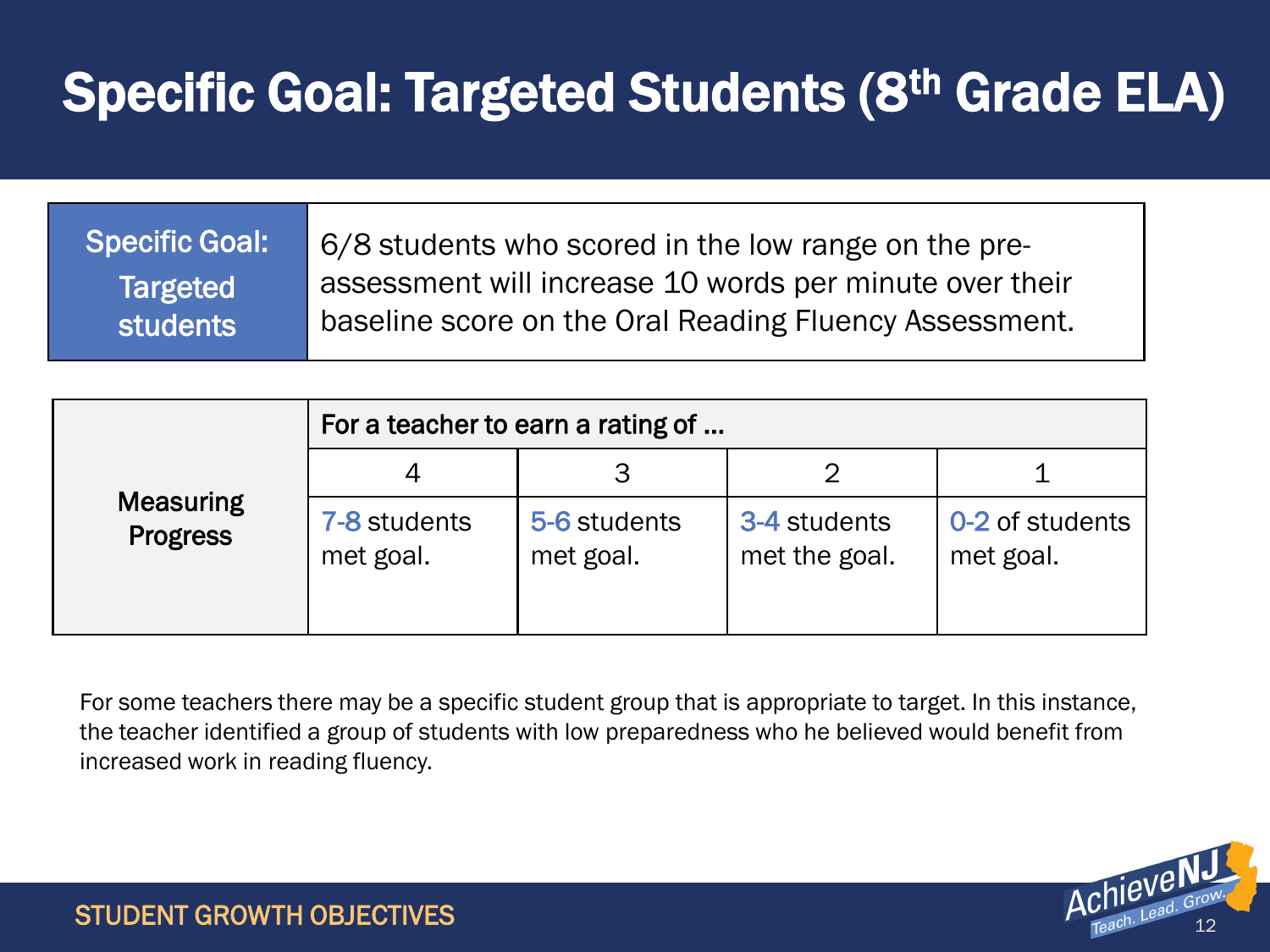## Component Weighting: Tested Grades

#### 85% Teacher **Practice** 15% **Student** Achievement Student Growth Objectives **Teacher Practice** 2013 – 2013 Weights: Non-Tested Grades and Subjects Teachers Outside of Grades 4-8, Language Arts Literacy and Mathematics 45% **Student** Achievement 55% **Teacher** Practice Student Growth Percentile Student Growth Objectives Teacher Practice 55% 15% 30% 2013– 2014 Weights: Tested Grades and Subjects Teachers in Grades 4-8, Language Arts Literacy and Mathematics 85% 15%

For all teachers, Student Growth Objectives will count for 15% of the total rating in the 2013 – 2014 school year